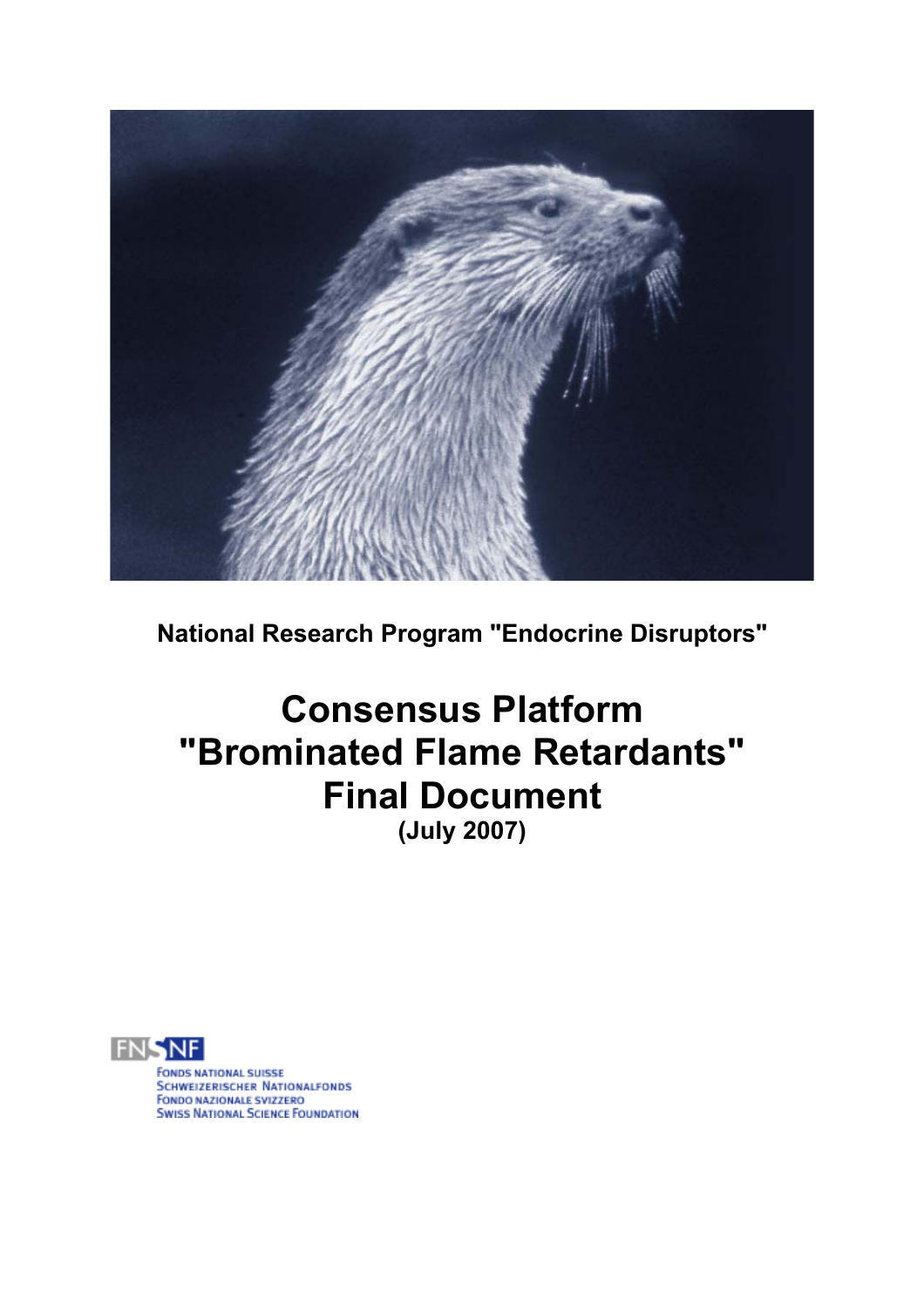#### **Content**

| <b>Executive Summary</b>                                        | 3   |
|-----------------------------------------------------------------|-----|
| National Research Program 50 "Endocrine Disruptors"             | 5.  |
| Methodology of the Consensus Platforms                          | 6   |
| Members of the Consensus Platform "Brominated Flame Retardants" | 8   |
| <b>Results: Impact Related Statements</b>                       | 9   |
| <b>Results: Impact Related Statements, Annex</b>                | 10  |
| <b>Results: Action Related Statements/Recommendations</b>       | 12. |

Editor's Note:

This is an English translation of the original German version. The German version is binding.

Author:

Marcel Trachsel, PhD Implementation Officer National Research Program "Endocrine Disruptors" int/ext Communications AG **Postfach** 4004 Basel

marcel.trachsel@int-ext.com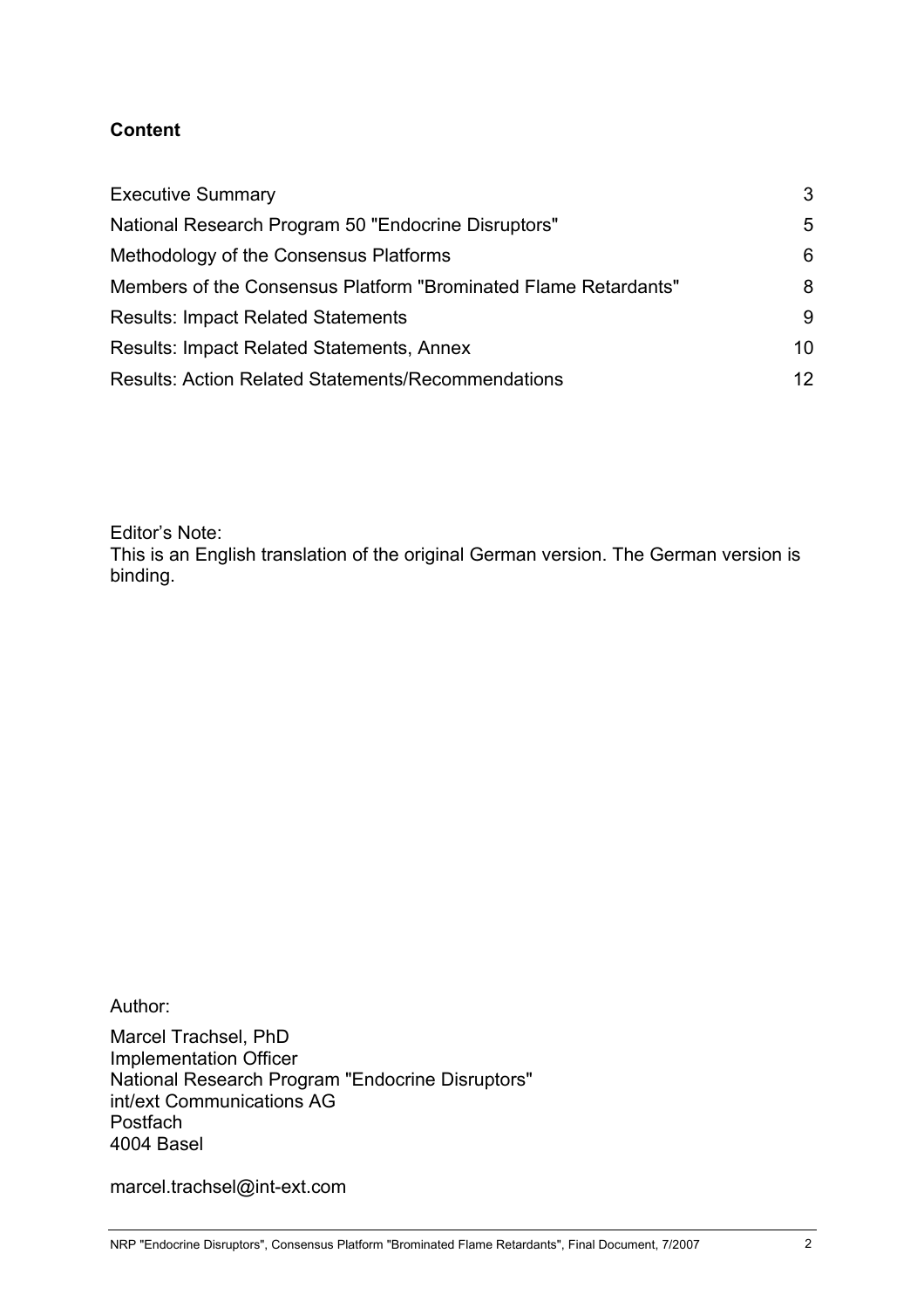#### **Executive Summary**

#### *Introduction*

Chemicals with endocrine activity, also termed "endocrine disruptors", can exert a variety of detrimental effects on humans, animals or entire ecosystems. In animals, numerous studies attest negative effects on the reproductive system for broad range of species from fish and birds to marine and terrestrial mammals.

In the year 2000 the Swiss Federal Council mandated the Swiss National Science Foundation (SNSF) to implement the National Research Program 50 "Endocrine Disruptors"." This program aims to develop scientific strategies to assess the risks and hazards that arise when endocrine disruptors are processed through ecosystems to cause human and animal exposure. In consensus platforms representatives of the NRP, of the authorities and of the producing and applying industries make recommendations on how to avoid the negative impact of endocrine disruptors.

The methodology of the consensus platform was developed exclusively for the National Research Program "Endocrine Disruptors" on the basis of the objectives defined by the Steering Committee. The consensus platform is a structured, constructive dialogue between industry, the authorities and scientists; it aims to achieve general agreement on the impact of endocrine disruptors on humans, animals and ecosystems and on action to minimize any detrimental effects (see pages 6 f.).

The work of the consensus platform "Brominated Flame Retardants" lasted from May 2006 to June 2007. It involved a total of 19 representatives of the producing and applying industries, the authorities and scientists, in addition to two moderators (see page 8).

With their joint effort to prepare impact and action-related statements, all partners participating in the platform – industry, regulatory authorities and scientists of the National Research Program "Endocrine Disruptors" – expressed their intention to participate in a constructive dialogue, thereby making a valuable contribution towards preventing negative impacts of endocrine disruptors.

## *Results*

The members of the consensus platform accepted and approved 12 impact related statements plus an annex and 19 action related statements/recommendations (see pages 9ff).

The effectiveness of brominated flame retardants as a means of fire protection in materials – mainly in plastics and textiles – is indisputable. When combined with suitable, sensibly selected materials and well thought-out design, these substances help to prevent fires and to mitigate the effects of fire. However, the beneficial protective properties in electrical and electronic equipment, transport devices and in the construction industry also entail some possible hazards. In regard of their presence in the environment, brominated flame retardants – representing high production volume chemicals – are subject of broad controversy. The main substances making up this group of materials are the polybrominated diphenylethers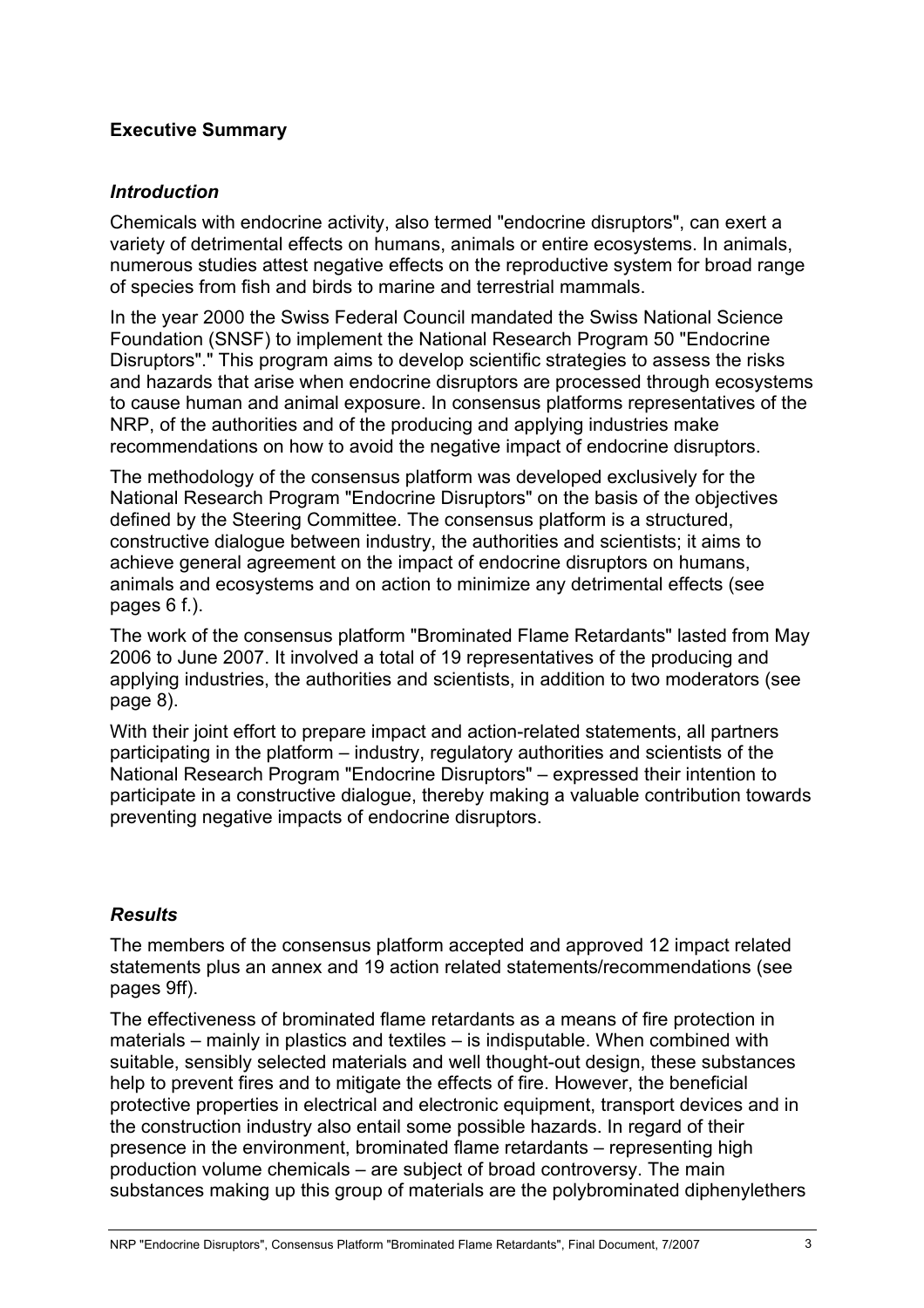PentaBDE, OctaBDE and DecaBDE as well as hexabromocyclododecane (HBCD) and tetrabromobisphenol A (TBBPA)

Several brominated flame retardants are chemicals with endocrine activity. Studies conclude that PentaBDE, banned since 2004, has antiandrogenous and estrogenous effects and causes malfunction of the thyroid hormone system. According to the most recent findings, TBBPA and HBCD are considered potential endocrine disruptors. It is still unclear to what extent new-found knowledge from *in vitro* and *in vivo* studies can be applied to humans.

Mindful of the magnitude of the potential hazard posed by endocrine-active substances, the members of the consensus platform believe that scientific uncertainty must not be used to serve as an argument for putting off appropriate action to reduce risk. The problems that these substances are associated with necessitate long-term monitoring and research projects.

Likewise, greater knowledge must be gained of the lifecycle of brominated flame retardants. Efforts must be promoted to search for alternatives to brominated flame retardants that persist in the environment.

Brominated flame retardants can enter the human body by ingestion, i.e. with food, or also by way of house dust and inhalation of indoor air. Workers active in electrical and electronic waste disposal and recycling industries are subjected to high exposure to these substances in their professional activity. There is a need to clarify where these workers incur the highest exposures and whether action is needed to reduce exposure. The processing and disposal industries should investigate jointly whether relevant emission sources of brominated flame retardants exist in Switzerland, and initiate emissions mitigation measures where appropriate.

Based on the current knowledge, TBBPA bonded as a copolymer (for example as epoxy resins in printed circuit boards) is considered harmless in the application phase. On the other hand, industry should dedicate efforts within the scope of exercising self-responsibility to identify areas of application in which DecaBDE and HBCD can be replaced with other flame-retardant systems that possess more favourable risk profiles.

Based on scientifically founded risk assessments, regulatory authorities are reviewing whether to impose further restrictions or bans on persistent brominated flame retardants that are acting as endocrine disruptors. Such review also considers pertinent EU regulations and the availability of substitute substances subject to equally stringent investigation.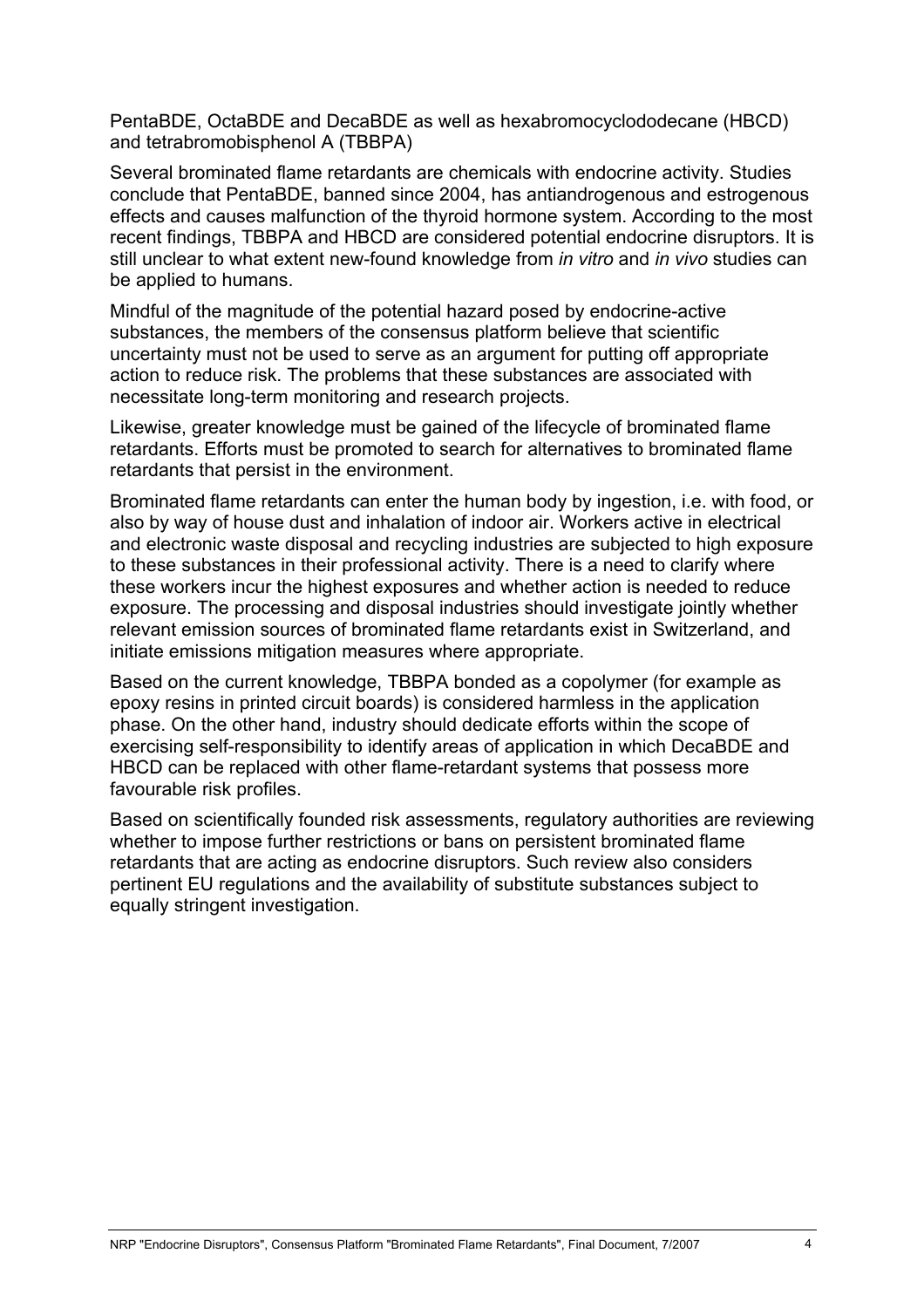#### **National Research Program 50 "Endocrine Disruptors" (NRP 50)**

Chemicals with endocrine activity, also termed "endocrine disruptors", can exert a variety of detrimental effects on humans, animals or entire ecosystems. In animals, numerous studies attest to reproductive disturbances across a broad species spectrum ranging from fish and birds to marine and terrestrial mammals. Various solvents, insecticides, pesticides, combustion products, certain drugs, cosmetics and even plant products are suspected of interfering with the endocrine system of humans and animals.

In 2000, the Swiss Federal Council mandated the Swiss National Science Foundation (SNSF) to implement the National Research Program 50 "Endocrine Disruptors". The scientific program, with total funding of CHF 15 million, started in 2002 and will end in 2007. The international Steering Committee approved a total of 30 research projects in three program phases.

The National Research Program "Endocrine Disruptors" aims to develop scientific strategies to assess the risks and hazards that arise when endocrine disruptors are processed through ecosystems to cause human and animal exposure. In consensus platforms representatives of the NRP, of the authorities and of the producing and applying industries make recommendations on how to avoid the negative impact of endocrine disruptors.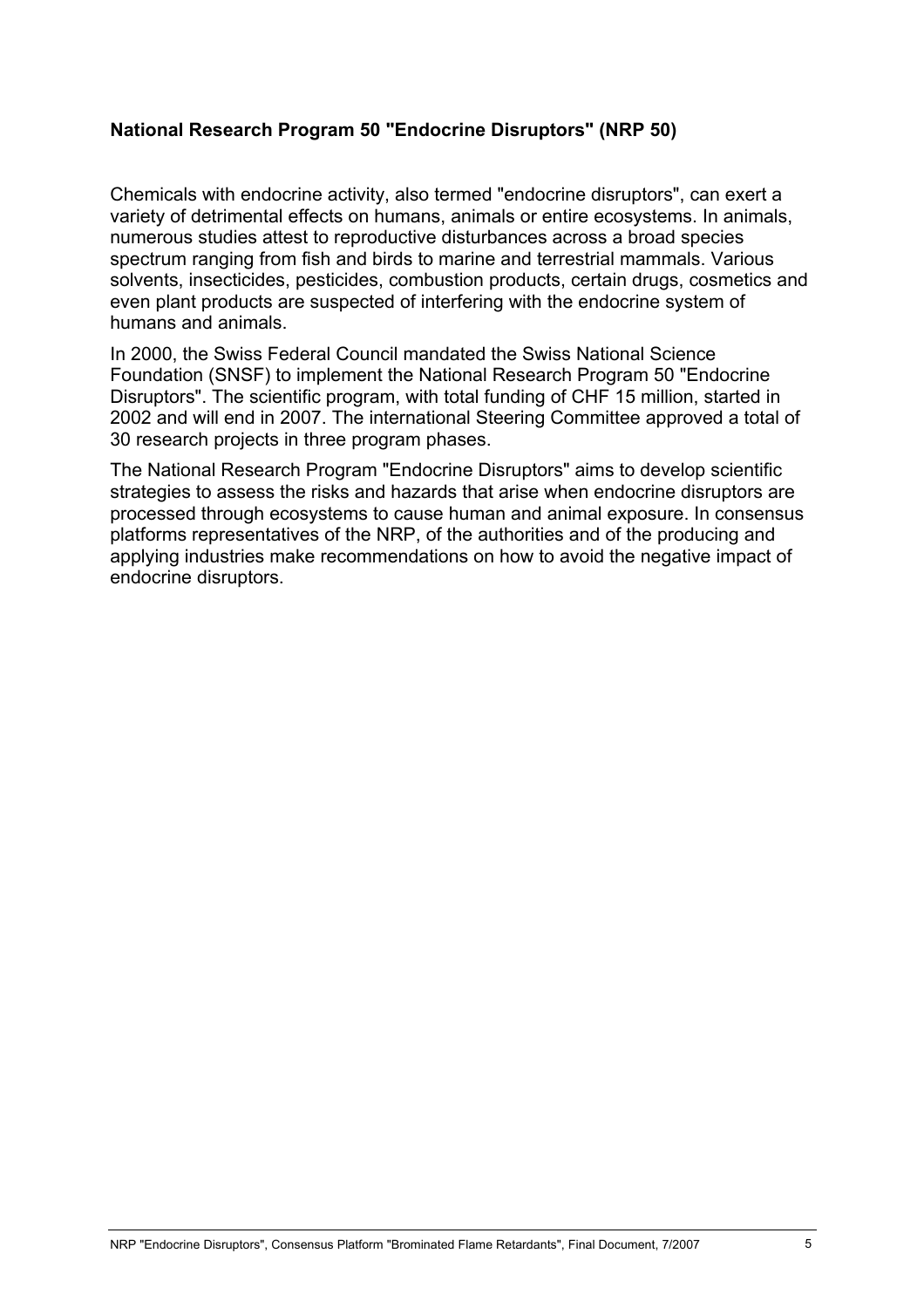## **Methodology of the Consensus Platforms**

The methodology of the consensus platform was developed by the Implementation Officer of the National Research Program "Endocrine Disruptors", Dr. Marcel Trachsel, in cooperation with the consultancy int/ext Communications AG, Basel. It was based on the objectives defined by the Steering Committee.

The consensus platform is a structured, constructive dialogue between industry, the authorities and scientists; it aims to achieve general agreement on the impact of endocrine disruptors on humans, animals and ecosystems and on action to minimize any detrimental effects. The methodology is based on a series of meetings and individual preparatory reflection.

A successful consensus platform requires certain conditions to be met:

- The issue to be treated must be defined as narrowly as possible.
- The members are willing to cooperate within the limits of the process, to accept divergent interests and viewpoints and work together to achieve agreement.
- The meetings are moderated professionally.
- All developments and interim results are treated as confidential until the consensus platform is completed. On termination of the work, only approved results are communicated.

Step 1: On the basis of their knowledge the members define their individual position, or that of the organization they represent, on the impact and action of endocrine disruptors.

Step 2: At the first joint meeting the members of the consensus platform put across their position on the impact and action and respond to questions on their position from other members of the consensus platform (hearing). On the basis of this meeting *a list of impact related statements and one of action related statements/recommendations are compiled*. These lists are then made available to the members of the consensus platform.

Step 3: In this step each member decides on *acceptance, conditional acceptance or non-acceptance of each impact related statement*. In the event of conditional acceptance, conditions must be defined. The results are collected and categorized centrally as follows:

- Category i1: generally accepted >>> immediate inclusion in the final list of accepted statements
- Category i2: accepted or conditionally accepted, no more than one nonacceptance >>> to be discussed at the joint meeting
- Category i3: more than one non-acceptance>>> is not further pursued

Step 4: At the joint meeting, the Category i2 impact related statements are subjected to further discussion in order to find a formulation that is acceptable to all members of the consensus platform. The outcome of this meeting, together with the Category i1 statements, yields *the final list of accepted impact related statements*. These are set out in a logical sequence and approved by the consensus platform.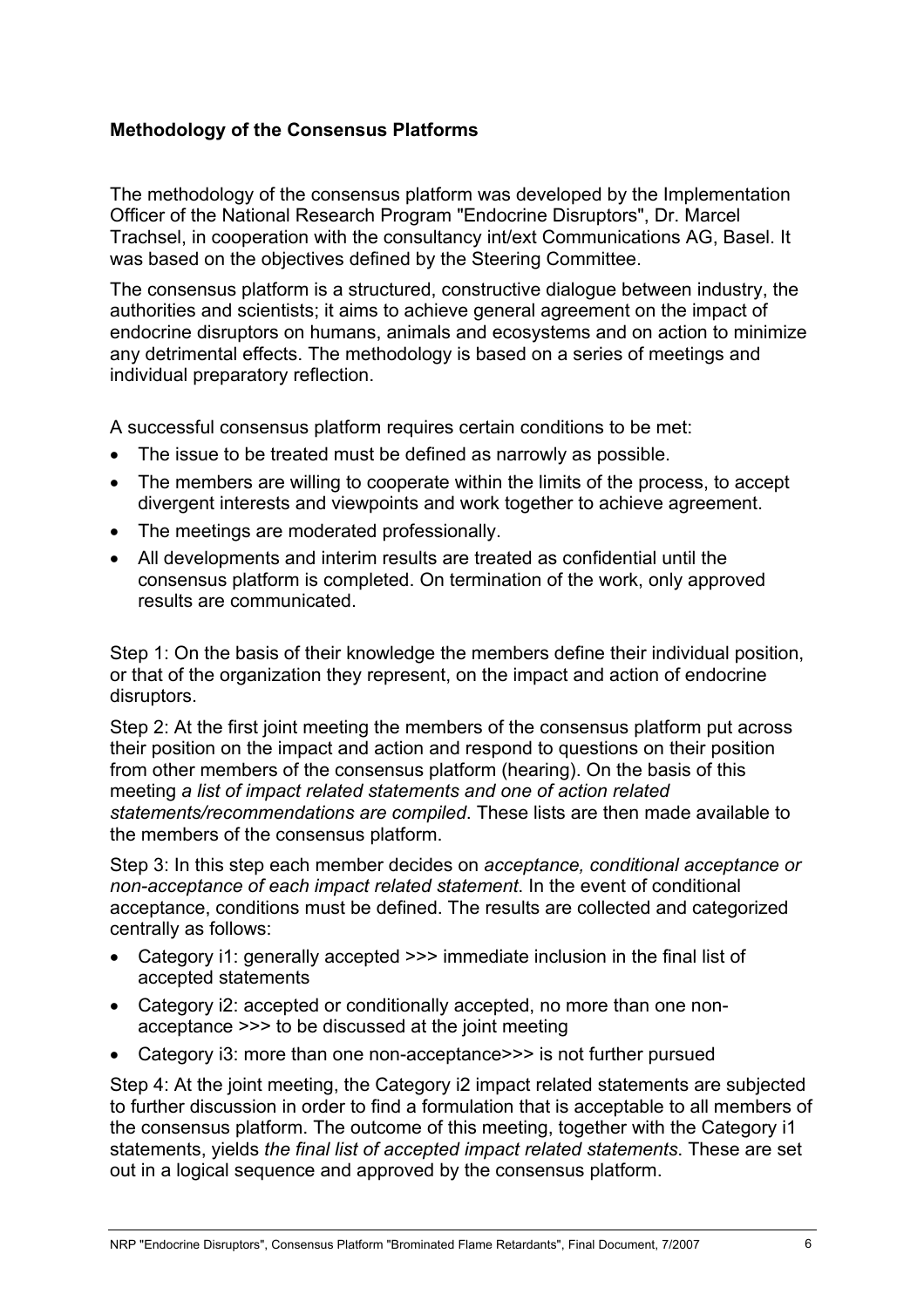Step 5: In this step each member of the consensus platform decides on *the acceptance, conditional acceptance or non-acceptance of each action related statement/recommendation*. In the event of conditional acceptance, condition must be defined. The results are collected and categorized centrally as follows:

- Category a1: generally accepted >>> immediate inclusion in the final list of accepted statements
- Category a2: accepted or conditionally accepted, no more than one nonacceptance >>> to be discussed at the joint meeting
- Category a3: more than one non-acceptance>>> is not further pursued

Step 6: At the joint meeting, the Category a2 action related statements are subjected to further discussion in order to find a formulation that is acceptable to all members of the consensus platform. The outcome of this meeting, together with the Category a1 statements, yields *the final list of accepted action related statements*. These are set out in a logical sequence and approved by the consensus platform.

Step 7: The approved lists of impact and action related statements are set out *in a final document* and made available for communication to other stakeholders.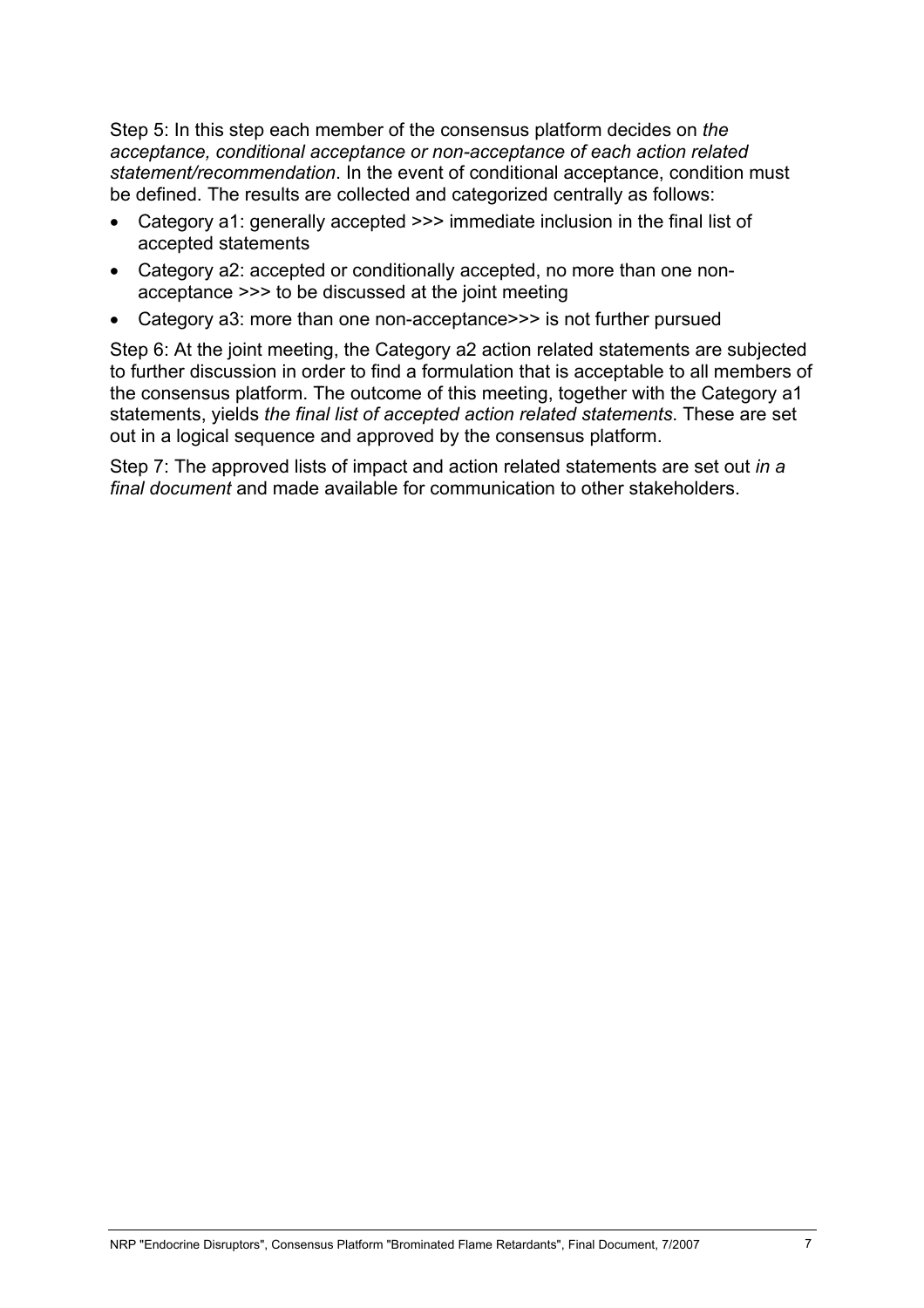## **Members of the Consensus Platform "Brominated Flame Retardants"**

The following persons have kindly accepted the invitation of the National Research Program "Endocrine Disruptors" to play an active role in the consensus platform "Brominated Flame Retardants". The persons in charge of the National Research Program wish to thank the members of the consensus platform for their valued participation.

## *Producing Industry*

Dr. Paul Vesel, Swiss Society of Chemical Industries, Zurich Dr. Urs Friederich, Dr. Claude Bastian, Dow (Europe) GmbH, Horgen Dr. Adrian Beard, Clariant GmbH, Huerth-Knapsack (D) Dr. Klaus Rothenbacher, Bromine Science and Environmental Forum (BSEF), Brussels (B)

# *Applying Industry*

Dr. Juergen Baumann, Siemens Schweiz AG, Zurich Dr. Ferdinand Quella, Siemens AG, Munich (D)

# *Authorities*

Prof. Georg Karlaganis, Dr. Josef Tremp, Federal Office for the Environment, Bern Dr. Beat Brueschweiler, Dr. Steffen Wengert, Federal Office of Public Health, Bern/Zurich

Dr. Christoph Rueegg, State Secretariat for Economic Affairs, Bern/Zurich

# *National Research Program "Endocrine Disruptors"*

Dr. Martin Kohler, Dr. Andreas Gerecke, Dr. Peter Schmid, Christian Bogdal, Empa Materials Science & Technology, Duebendorf Prof. Dr. Walter Giger, Dr. Hans-Peter Kohler, Swiss Federal Institute of Aquatic Sciences and Technology, Duebendorf Dr. Leo Morf, Andreas Buser, GEO Partner AG, Zurich

# *Moderation and Editing*

Prof. Felix R. Althaus, President of the Steering Committee NRP "Endocrine Disruptors", University of Zurich

Dr. Marcel Trachsel, Implementation Officer NRP "Endocrine Disruptors", int/ext Communications AG, Basel

The work of the consensus platform "Brominated Flame Retardants" lasted from May 2006 to June 2007.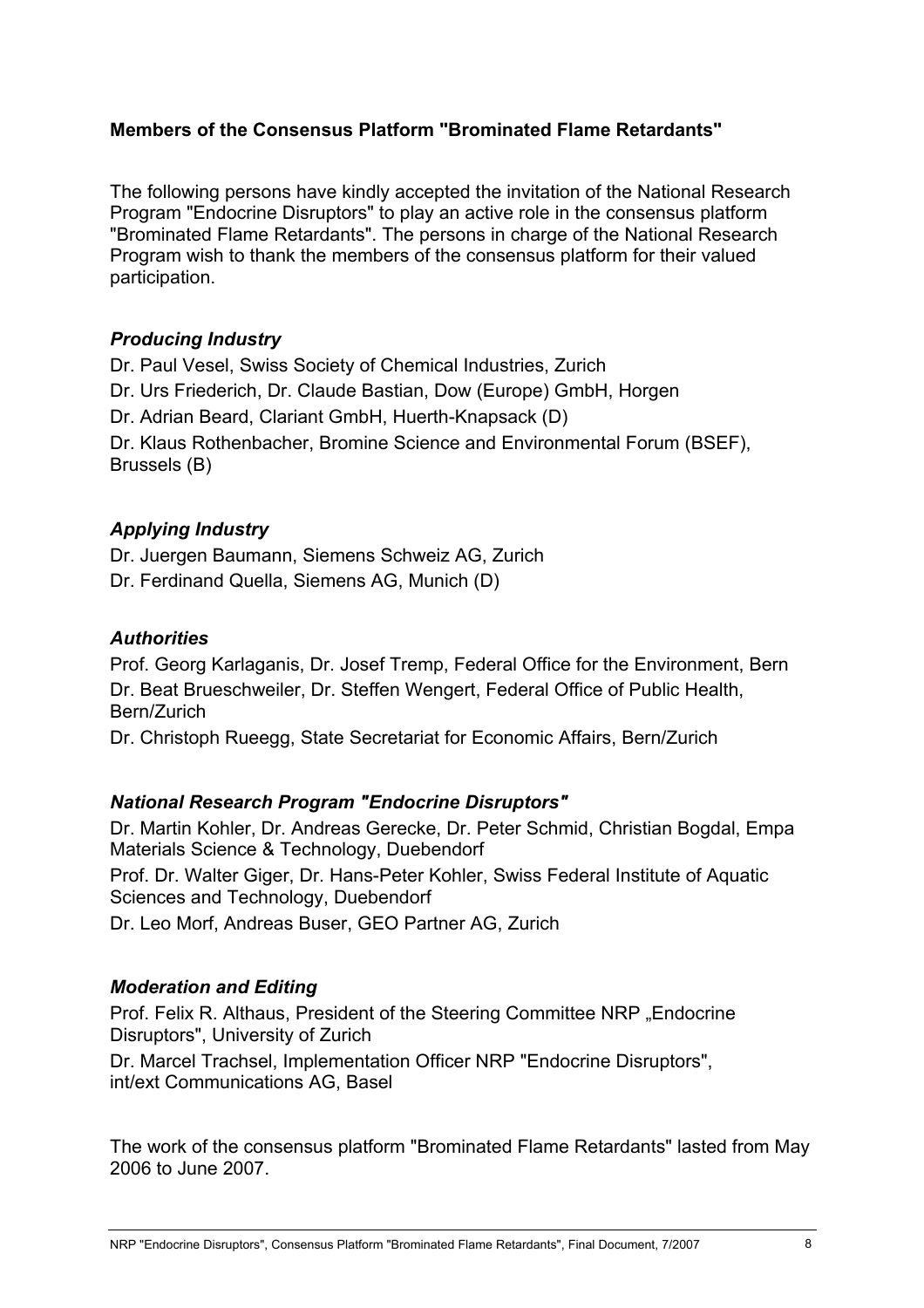#### **Results of the Consensus Platform "Brominated Flame Retardants": Impact Related Statements**

#### *Statements regarding flame retardants*

- Fire is a major source of hazards to life and property. The use of flame retardants, in addition to the selection of suitable materials and designs, constitutes an essential element of fire prevention.
- Fire protection shall be considered in a total view. Benefits as well as impacts shall be considered. Investigation must not be limited to certain specific flameretardant classes or substance groups.
- Flame retardants originating from various chemical classes exist. Brominated flame retardants display beneficial formulation and material properties for certain specific applications such as in plastic housings of electrical and electronic equipment, printed circuit boards and polystyrene foams.
- As a general rule, brominated flame retardants are not the best or most effective flame retardants. Over time, alternative solutions have been developed for many applications.
- Alternative fame retardants must likewise meet stringent requirements governing environmental compatibility and health hazards.
- For various applications, there are currently still no alternatives to brominated flame retardants. This is the case, for example, where laws or customers stipulate particular flame-retardant requirements, such as in the United States. Among other materials, this affects non-polar plastics such as foamed polystyrene.

## *Statements regarding brominated flame retardants*

- Substance flow analysis is one suitable tool for weighting the effect of substance flows with respect to emissions to the environment. The results of such analysis can serve as the basis for planning actions and measures to reduce environmental emissions.
- Risk assessment of brominated flame retardants must be based on investigation of all components of the technical product (including stereoisomers and byproducts).
- Occupational exposure of workers to brominated flame retardants shall be considered in dedicated studies separate to those targeting effects on consumers. High occupational exposures to brominated flame retardants have been verified among workers in particular in production, disposal and recycling industries.
- TBBPA: Based on our knowledge today, tetrabromisphenol-A chemically bonded as a copolymer (for example as epoxy resins in printed circuit boards) is considered harmless in the application phase.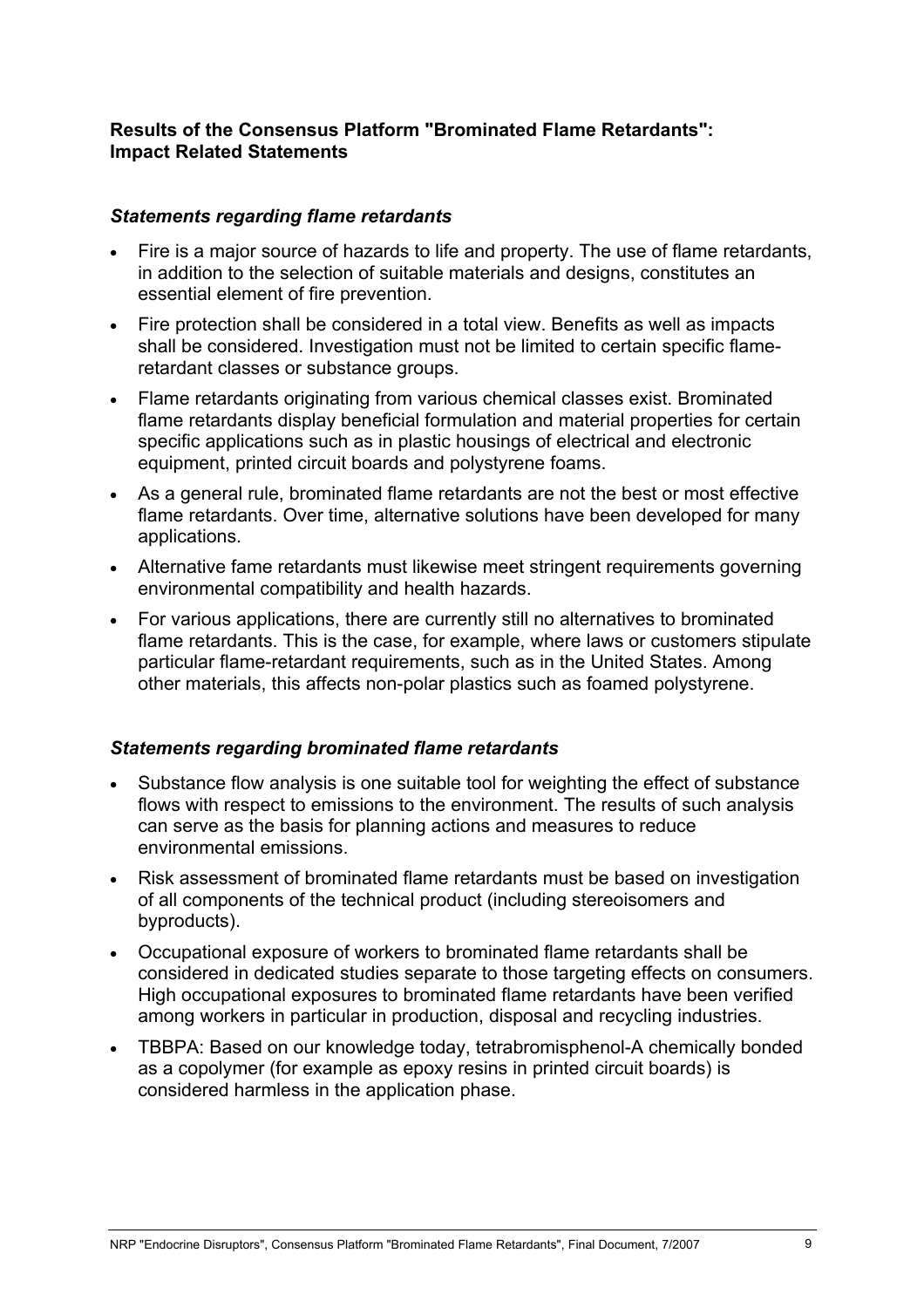#### *Statements regarding the endocrine activity of chemicals*

• Both natural as well as synthetic chemicals exist that have endocrine activity.

## *Statements regarding the endocrine activity of brominated flame retardants*

• Certain brominated flame retardants have endocrine activity (see the annex in this regard).

#### *Annex to "Impact Related Statements"*

The terms "endocrine disruptor" and "potential endocrine disruptor" are used in accordance with the definitions spelled out in the WHO/IPCS report "Global assessment of the state-of-the-science of endocrine disruptors":

#### *Endocrine disruptor:*

*An endocrine disruptor is an exogenous substance or mixture that alters function(s) of the endocrine system and consequently causes adverse health effects in an intact organism, or its progeny, or (sub)populations.* 

#### *Potential endocrine disruptor*

*A potential endocrine disruptor is an exogenous substance or mixture that possesses properties that might be expected to lead to endocrine disruption in an intact organism, or its progeny, or (sub)populations.* 

The statement in the main document, that "certain brominated flame retardants with endocrine activity exist", is expressed in such broad and general terms that the consensus platform believes it is in need of certain supplementary explanations:

- *In recent years, the possible impacts of individual brominated flame retardants on human and animal hormone systems have been the subject of increasing investigation. These studies have revealed that various flame retardants have broadly differing impacts on hormone systems.*
- *PentaBDE is an endocrine disruptor, as antiandrogenous and estrogenous effects were identified in vitro as well as in vivo. Likewise, adverse effects on the thyroid hormone system were observed in several studies.*
- *Besides foodstuffs, it has been determined that house dust and indoor air are significant sources of PentaBDE ingested and inhaled by humans.*
- *Based on the data available today, DecaBDE is not an endocrine disruptor, as studies yielded no impacts – neither in vitro nor in vivo – that are directly due to hormone system disruption.*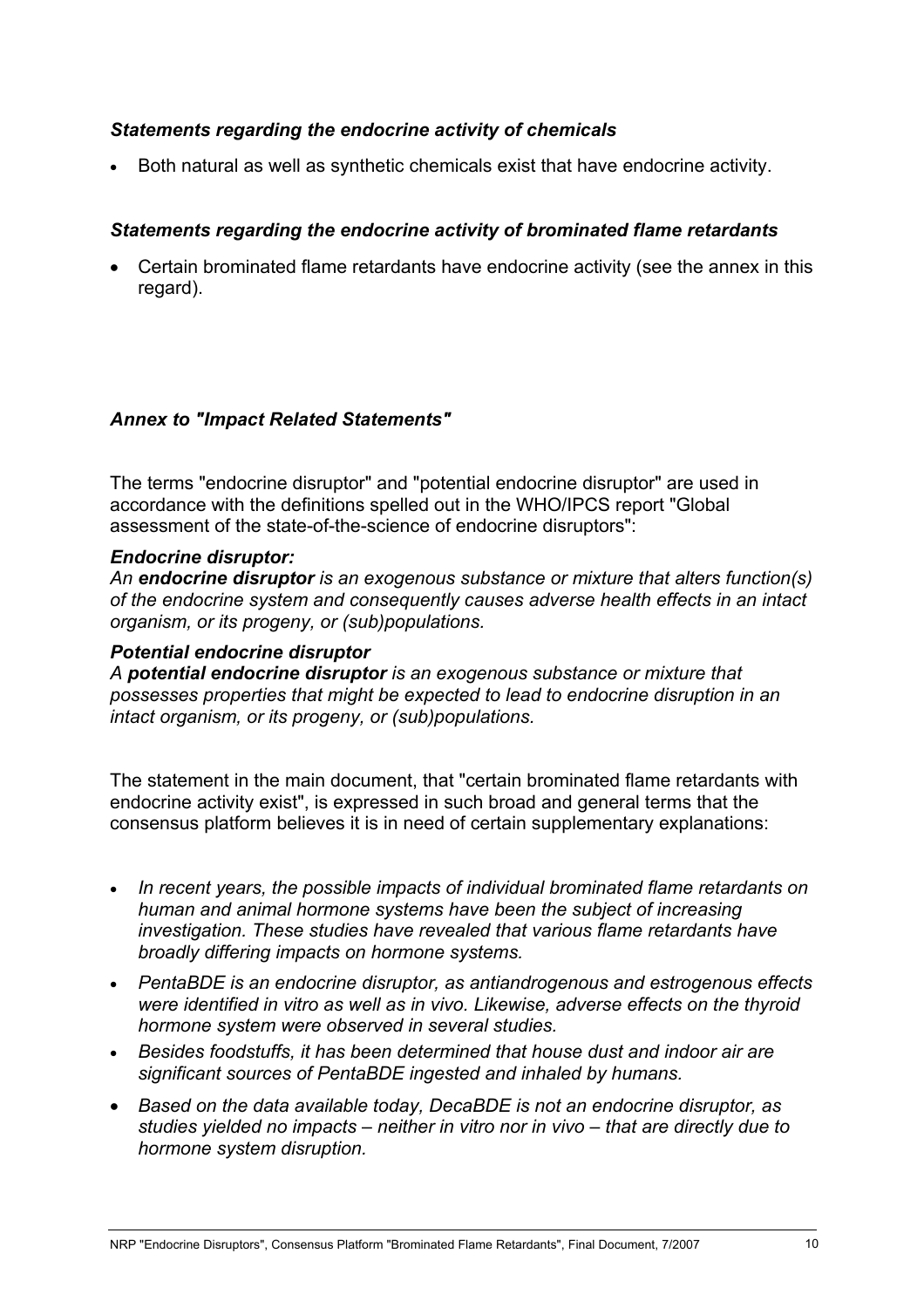- *TBBPA is a potential endocrine disruptor . Multiple in-vitro studies yielded impacts on the thyroid hormone system. However, these findings were not confirmed for TBBPA in vivo.*
- *HBCDs are potential endocrine disruptors, as several in-vitro studies produced low-level interactions with the thyroid hormone system. These findings are currently the subject of experimental testing in vivo.*
- *The knowledge gained from cell and animal testing within the scope of these studies cannot be directly applied to human beings. The relevance of experimental findings for human health has therefore not yet been comprehensively clarified.*
- *As in-vitro and in-vivo investigations have demonstrated, certain brominated flame retardants (PentaBDE, HBCD and DecaBDE) are capable of disrupting neuron development in experiments conducted with test animals. To what extent this knowledge is transferable to humans is currently the subject of scientific study.*
- *Risk assessments of major brominated flame retardants (TBBPA und HBCD) are currently underway in the EU; conclusive reports on individual substances (DecaBDE, OctaBDE and PentaBDE) have already been completed. An addendum on DecaBDE is currently being prepared to the report on the environmental risk assessment from the year 2004. Knowledge gaps still exist with respect to the possible impacts that the remaining brominated flame retardants (besides PentaBDE, DecaBDE, TBBPA and HBCDs) have on endocrine systems.*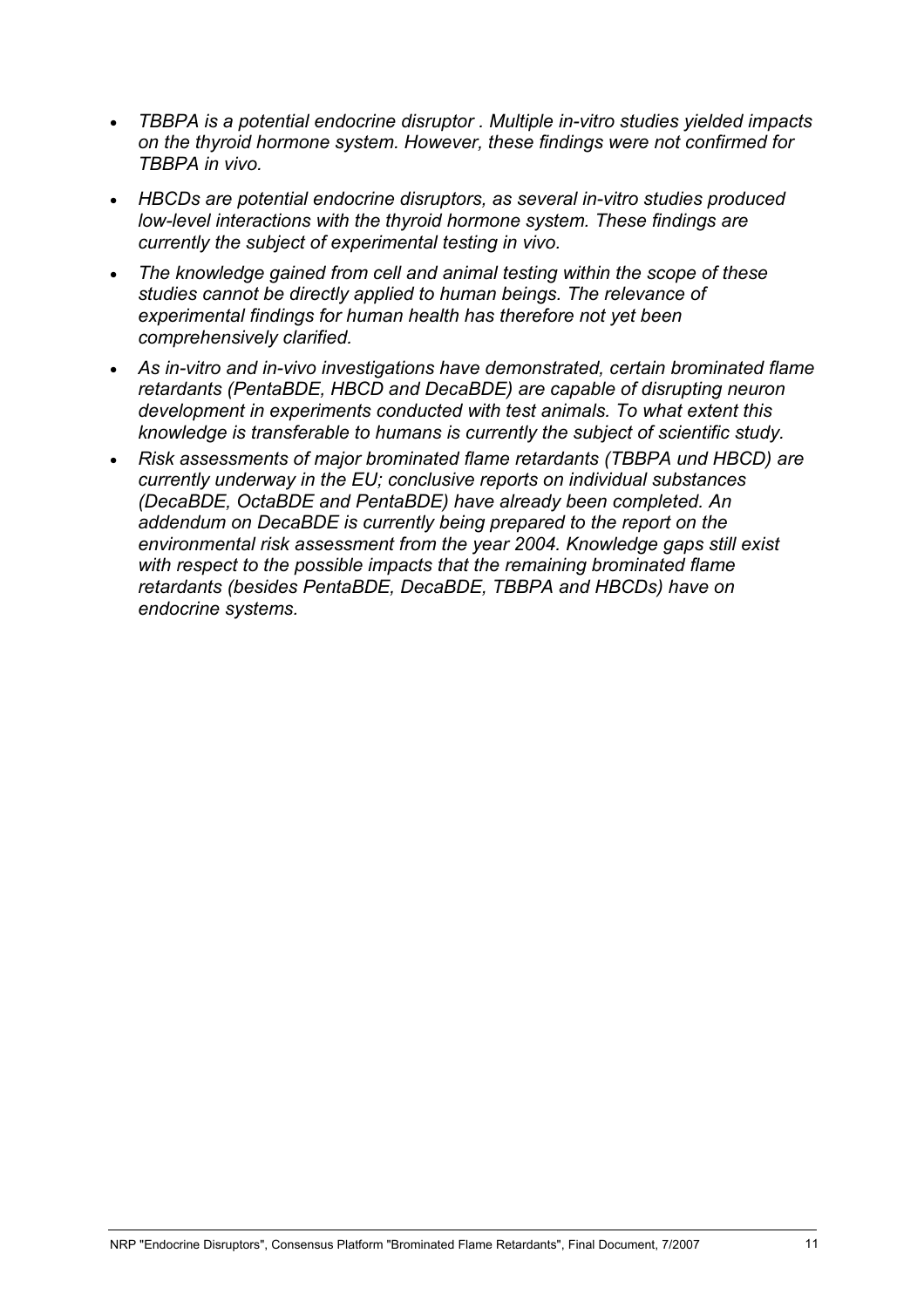#### **Results of the Consensus Platform "Brominated Flame Retardants": Action Related Statements/Recommendations**

#### *Statements on general actions to be taken with regard to endocrine disruptors*

- The problems created by endocrine active substances necessitate long-term monitoring and research projects.
- Mindful of the magnitude of the potential hazard posed by endocrine-active substances, we believe that scientific uncertainty must not be allowed to serve as an argument for putting off appropriate action to reduce risk.

## *Statements on general actions to be taken with regard to brominated flame retardants*

- Efforts in search of alternatives to brominated flame retardants that persist in the environment must be promoted.
- Endocrine disruptors are covered in, among other legislation, the European chemical regulation REACH (Registration, Evaluation, Authorisation and Restriction of Chemicals). Brominated flame retardants are used worldwide. It is therefore inappropriate to make do with a focal point that considers Switzerland alone.
- We must improve our knowledge of the lifecycle of brominated flame retardants.
- Investigations must focus on the substance flows and lifecycles of brominated flame retardants. This also includes production data, substance quantities in products, recycling and in particular the emissions occurring during use.
- Analysis of the occupational exposures of recycling industry workers to brominated flame retardants shall serve to clarify where exposures are highest and whether action to reduce exposure is needed.
- DecaBDE: Emissions to the environment of DecaBDE within the course of product technical lifecycle must be investigated.
- DecaBDE: Detailed information on the production of DecaBDE and its use in various materials as well as its consumption must be made known (substance flow analysis).
- DecaBDE: In order to better understand the enrichment of DecaBDE and other brominated flame retardants along food chains, birds of prey, their eggs and their prey must be studied and tested for the presence of these substances and their related degradation products.
- HBCD: Giving due consideration to ongoing scientific investigations, it must be clarified whether alpha-HBCD is formed in the environment from technical HBCD or is selectively transported and/or ingested, inhaled or absorbed by living organisms.
- TBBPA, HBCD and DecaBDE: To enable better assessment of the exposures incurred by living organisms in aquatic and terrestrial ecosystems, the degradation behaviour of substances and their degradation products in sewage